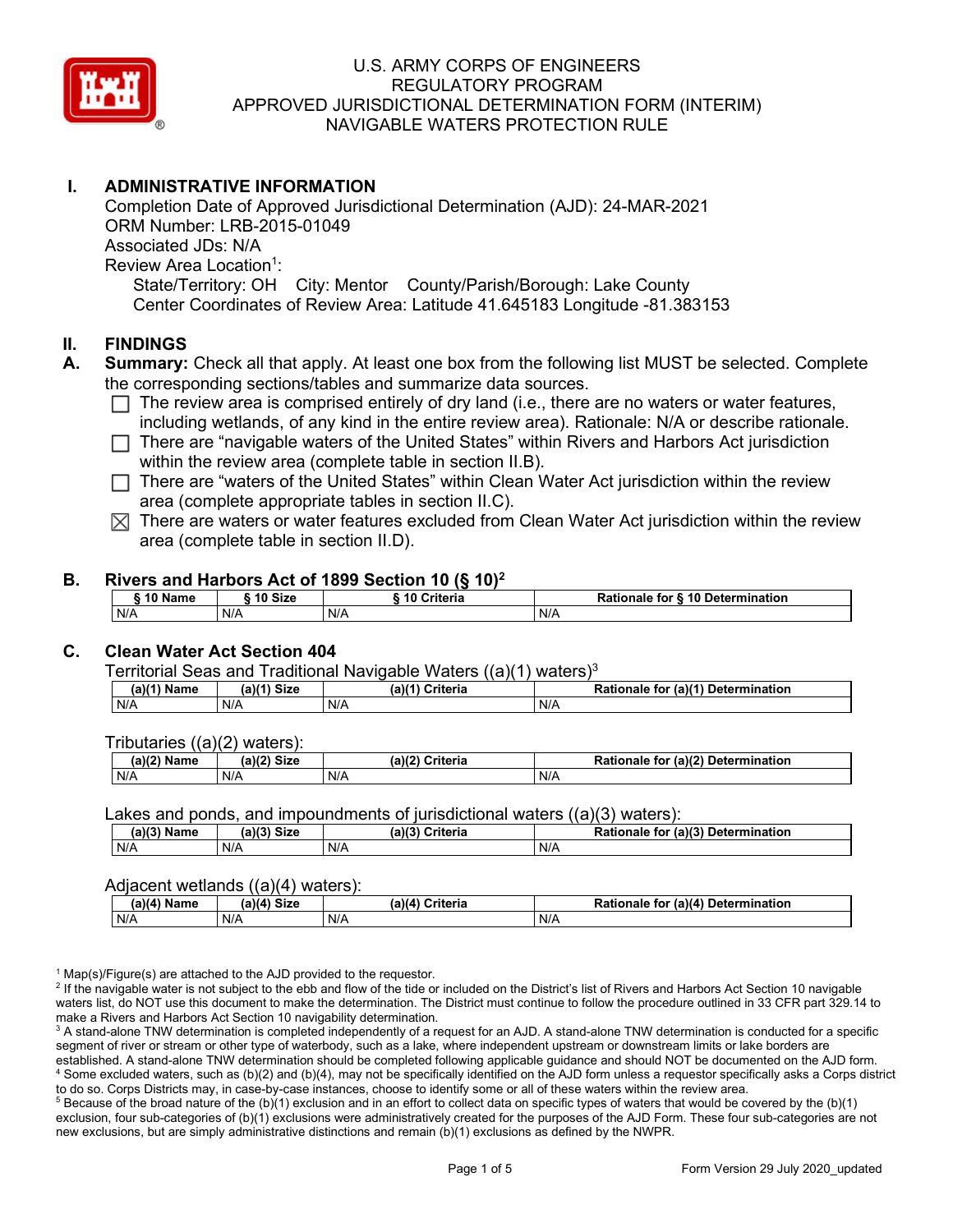

# **D. Excluded Waters or Features**

Excluded waters  $((b)(1) - (b)(12))^4$ :

| <b>Exclusion Name</b> | <b>Exclusion Size</b> | Exclusion <sup>5</sup>                                                                                                                                                          | <b>Rationale for Exclusion Determination</b>                                                                                                                                                                                                                                                                                                                                                                                                                                                                                                                                                                                                                                                                                                                                                                                                                                                       |
|-----------------------|-----------------------|---------------------------------------------------------------------------------------------------------------------------------------------------------------------------------|----------------------------------------------------------------------------------------------------------------------------------------------------------------------------------------------------------------------------------------------------------------------------------------------------------------------------------------------------------------------------------------------------------------------------------------------------------------------------------------------------------------------------------------------------------------------------------------------------------------------------------------------------------------------------------------------------------------------------------------------------------------------------------------------------------------------------------------------------------------------------------------------------|
| Stream 2 (2021)       | 248.1 feet            | $(b)(5)$ Ditch that is not an $(a)(1)$ or<br>$(a)(2)$ water, and those portions of a<br>ditch constructed in an (a)(4) water<br>that do not satisfy the conditions of<br>(c)(1) | As per a review of remote tools which are documented<br>in Section IIIA and Section IIIC, Stream 2 has been<br>determined to be a ditch (constructed channel). Stream<br>2 is not a natural feature but rather was constructed in<br>an agricultural field.                                                                                                                                                                                                                                                                                                                                                                                                                                                                                                                                                                                                                                        |
|                       |                       |                                                                                                                                                                                 | 33CFR328.3(b)(5) excludes ditches that are not waters<br>identified in paragraph (a)(1) or (2), and those portions<br>of ditches constructed in waters identified in paragraph<br>$(a)(4)$ that do not satisfy the conditions of paragraph<br>$(c)(1)$ .                                                                                                                                                                                                                                                                                                                                                                                                                                                                                                                                                                                                                                           |
|                       |                       |                                                                                                                                                                                 | (a)(1) Assessment: Stream 2 is not an $(a)(1)$ traditional<br>navigable water or a water subject to the ebb and flow<br>of the tide. Stream 2 is not on the Buffalo District<br>Section 10 list, has not been determined by a Federal<br>Court to be navigable under Federal law, and does not<br>meet the legal definition of navigable-in-fact. Stream 2<br>has not been used, is not currently being used, and is<br>not susceptible of being used (with or without<br>reasonable improvements), as a highway for commerce<br>over which trade and travel are, or may be conducted in<br>the customary modes of trade and travel on water.<br>Stream 2 varies from approximately 1-3 feet in width<br>and is no more than 2 feet in depth; these<br>characteristics preclude Stream 2 from supporting<br>navigation of any sort. Stream 2 is hundreds of miles<br>from the nearest tidal water. |
|                       |                       |                                                                                                                                                                                 | (a)(2) Assessment: The term tributary includes a ditch<br>that either relocates a tributary, is constructed in a<br>tributary, or is constructed in an adjacent wetland as<br>long as the ditch satisfies the flow conditions of the<br>tributary definition.                                                                                                                                                                                                                                                                                                                                                                                                                                                                                                                                                                                                                                      |
|                       |                       |                                                                                                                                                                                 | Available evidence (historic aerials, historic topographic<br>maps, and historic soil surveys) indicates that Stream 2<br>was not constructed in and did not relocate a tributary.<br>The only evident stream/tributary within the immediate<br>vicinity of the review area, a stream/tributary to the<br>Chagrin River which persists west of the review area, is<br>mapped and visible on resources back to the late<br>1920's. That off-site stream/tributary, to which Stream 2<br>flows, still persists in the same general location today.<br>Stream 2 was constructed in an agricultural field.                                                                                                                                                                                                                                                                                             |
|                       |                       |                                                                                                                                                                                 | Available evidence does not indicate that Stream 2 was<br>constructed in a wetland meeting the definition of<br>adjacent at 33CFR328.3(c)(1). Current and historic                                                                                                                                                                                                                                                                                                                                                                                                                                                                                                                                                                                                                                                                                                                                 |

 $1$  Map(s)/Figure(s) are attached to the AJD provided to the requestor.

<sup>2</sup> If the navigable water is not subject to the ebb and flow of the tide or included on the District's list of Rivers and Harbors Act Section 10 navigable waters list, do NOT use this document to make the determination. The District must continue to follow the procedure outlined in 33 CFR part 329.14 to make a Rivers and Harbors Act Section 10 navigability determination.

<sup>3</sup> A stand-alone TNW determination is completed independently of a request for an AJD. A stand-alone TNW determination is conducted for a specific segment of river or stream or other type of waterbody, such as a lake, where independent upstream or downstream limits or lake borders are established. A stand-alone TNW determination should be completed following applicable guidance and should NOT be documented on the AJD form. <sup>4</sup> Some excluded waters, such as (b)(2) and (b)(4), may not be specifically identified on the AJD form unless a requestor specifically asks a Corps district to do so. Corps Districts may, in case-by-case instances, choose to identify some or all of these waters within the review area.

<sup>5</sup> Because of the broad nature of the (b)(1) exclusion and in an effort to collect data on specific types of waters that would be covered by the (b)(1) exclusion, four sub-categories of (b)(1) exclusions were administratively created for the purposes of the AJD Form. These four sub-categories are not new exclusions, but are simply administrative distinctions and remain (b)(1) exclusions as defined by the NWPR.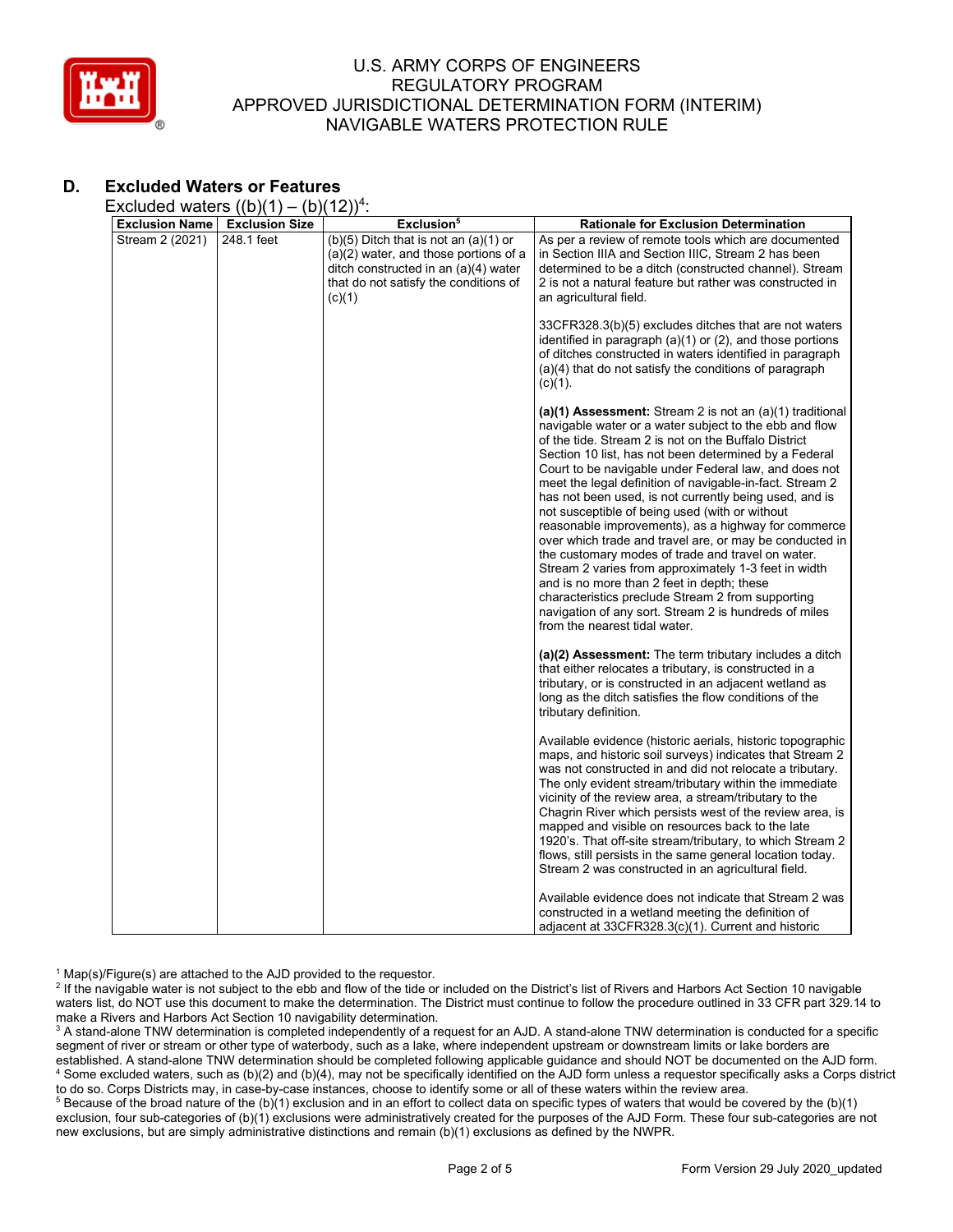

|  |  | soils surveys indicate the review area has "poor<br>drainage" or the soils are somewhat poorly drained. No<br>wetland features are mapped on any of the historic<br>topographic maps or historic soil survey maps. The<br>1952 Historicaerials.com aerial photo, and the 1937<br>and 1951 LakeNavigator 3.0 Aerial photos depict<br>saturation signatures within the vicinity of Stream 2.<br>However, the 1962 and 1970 Historicaerials.com aerial<br>photographs, and the 1973 LakeNavigator 3.0 Aerial<br>photo do not depict saturation signatures. The previous<br>preliminary jurisdictional determination identified<br>wetlands at the upstream and downstream extents of<br>Stream 2, albeit outside of the current review area. It<br>cannot be conclusively determined that Stream 2 was<br>constructed in an (a)(4) adjacent wetland as historic<br>topographic and soil survey maps do not indicate<br>wetlands surrounding Stream 2, aerial photos indicate<br>variability in saturation signatures, and while poor<br>drainage may be indicative of wetland presence, it is<br>not in and of itself conclusive. Therefore, it cannot be<br>confirmed that Stream 2 was constructed in an (a)(4)<br>adjacent wetland. |
|--|--|-------------------------------------------------------------------------------------------------------------------------------------------------------------------------------------------------------------------------------------------------------------------------------------------------------------------------------------------------------------------------------------------------------------------------------------------------------------------------------------------------------------------------------------------------------------------------------------------------------------------------------------------------------------------------------------------------------------------------------------------------------------------------------------------------------------------------------------------------------------------------------------------------------------------------------------------------------------------------------------------------------------------------------------------------------------------------------------------------------------------------------------------------------------------------------------------------------------------------------------|
|  |  | Stream 2 is excluded under 33CFR328.3(b)(5) as it is a<br>ditch that is not a water identified in paragraph (a)(1) or<br>(2) and was not constructed in a water identified in<br>paragraph $(a)(4)$ .                                                                                                                                                                                                                                                                                                                                                                                                                                                                                                                                                                                                                                                                                                                                                                                                                                                                                                                                                                                                                               |
|  |  | For the purposes of this determination, flow regime and<br>contribution of flow are not relevant and are therefore<br>not discussed further herein.                                                                                                                                                                                                                                                                                                                                                                                                                                                                                                                                                                                                                                                                                                                                                                                                                                                                                                                                                                                                                                                                                 |

# **III. SUPPORTING INFORMATION**

- **A. Select/enter all resources** that were used to aid in this determination and attach data/maps to this document and/or references/citations in the administrative record, as appropriate.
	- **\_X\_** Information submitted by, or on behalf of, the applicant/consultant: Aquatic Resource Map submitted 2/12/2021

This information *(is/is not/is and is not)* sufficient for purposes of this AJD. Rationale: N/A

**\_\_\_** Data sheets prepared by the Corps: N/A

- **\_X\_** Photographs: Connect Explorer aerial photos- 4/21/2014, 1/29/2017, 4/4/2013, 4/30/2011, 4/2/2010, 4/24/2007, and 4/27/2019; Google Earth aerial photos- 4/13/1994, 12/31/1999, 7/6/2018, 5/14/2017, 4/6/20129/17/2019; LakeNavigator 3.0 aerial/ortho photos- 1937, 1951, 1973, 2000; Historicaerials.com aerial photos- 1952, 1962, 1970, 1982, 1994, 2000, 2002, 2013, 2015, 2017
- **Lacks** Corps Site visit(s) conducted on: N/A<br>**X** Previous Jurisdictional Determinations
	- **\_X\_** Previous Jurisdictional Determinations (AJDs or PJDs): LRB-2015-01049 Preliminary

 $1$  Map(s)/Figure(s) are attached to the AJD provided to the requestor.

<sup>&</sup>lt;sup>2</sup> If the navigable water is not subject to the ebb and flow of the tide or included on the District's list of Rivers and Harbors Act Section 10 navigable waters list, do NOT use this document to make the determination. The District must continue to follow the procedure outlined in 33 CFR part 329.14 to make a Rivers and Harbors Act Section 10 navigability determination.

<sup>&</sup>lt;sup>3</sup> A stand-alone TNW determination is completed independently of a request for an AJD. A stand-alone TNW determination is conducted for a specific segment of river or stream or other type of waterbody, such as a lake, where independent upstream or downstream limits or lake borders are established. A stand-alone TNW determination should be completed following applicable guidance and should NOT be documented on the AJD form. <sup>4</sup> Some excluded waters, such as (b)(2) and (b)(4), may not be specifically identified on the AJD form unless a requestor specifically asks a Corps district to do so. Corps Districts may, in case-by-case instances, choose to identify some or all of these waters within the review area.

 $5$  Because of the broad nature of the (b)(1) exclusion and in an effort to collect data on specific types of waters that would be covered by the (b)(1) exclusion, four sub-categories of (b)(1) exclusions were administratively created for the purposes of the AJD Form. These four sub-categories are not new exclusions, but are simply administrative distinctions and remain (b)(1) exclusions as defined by the NWPR.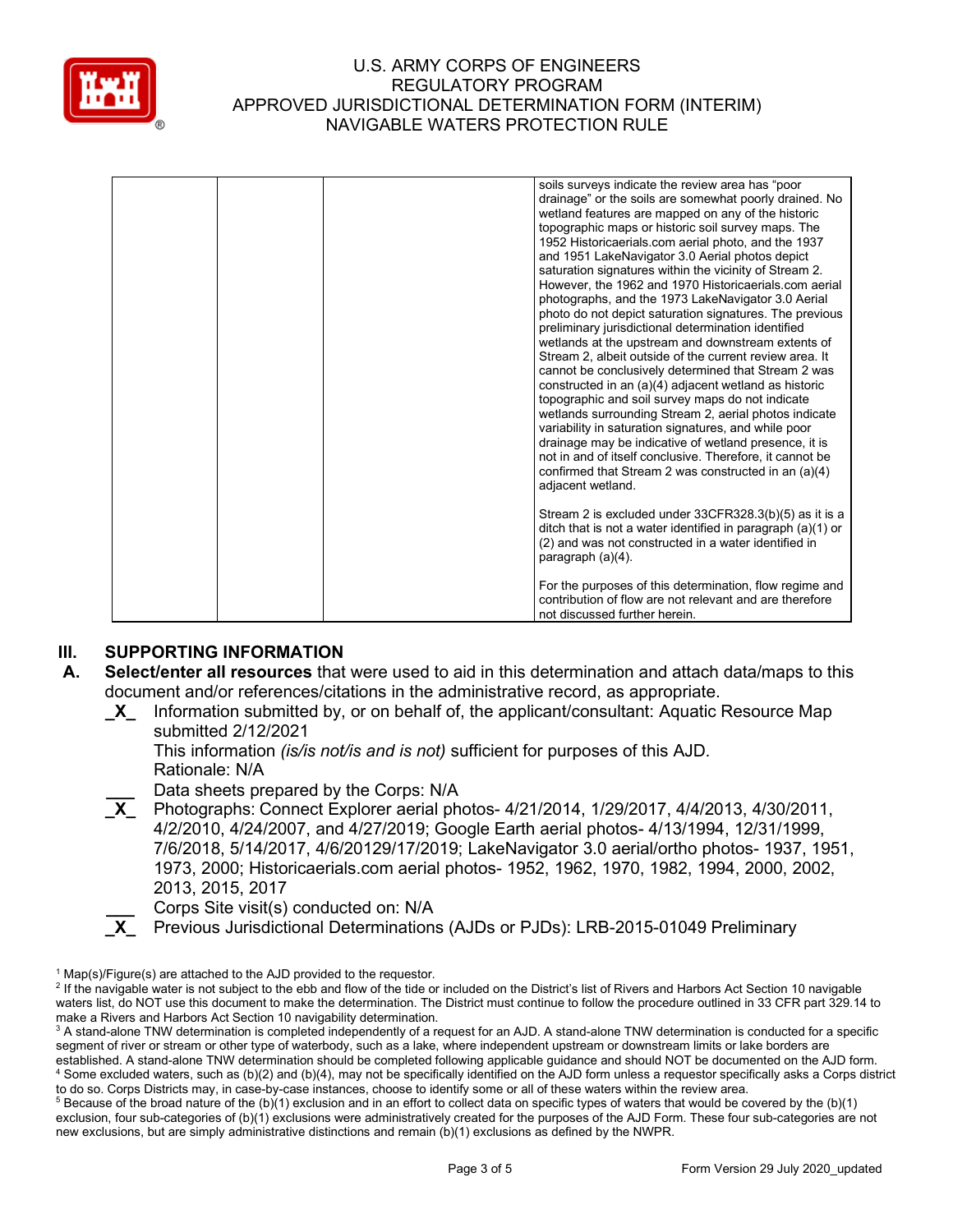

Jurisdictional Determination dated 11/30/15

- **\_\_\_** Antecedent Precipitation Tool: *provide detailed discussion in Section III.B.* **\_X\_** USDA NRCS Soil Survey: USDA *NRCS Web Soil Survey,<https://websoilsurvey.nrcs.usda.gov/> accessed* 3/10/2021*;*  USDA Soil Conservation Service 1979 Soil Survey of Lake County, Ohio, *[https://www.nrcs.usda.gov/Internet/FSE\\_MANUSCRIPTS/ohio/lakeOH1929/lakeOH1929.pdf;](https://www.nrcs.usda.gov/Internet/FSE_MANUSCRIPTS/ohio/lakeOH1929/lakeOH1929.pdf)*  USDA Bureau of Chemistry and Soils 1929 Soil Survey, Lake County, Ohio by Arthur E. Taylor,
- *https://www.nrcs.usda.gov/Internet/FSE\_MANUSCRIPTS/ohio/lakeOH1929/lakeOH1929.pdf* **\_X\_** USFWS NWI maps: *USFWS National Wetland Inventory:* Surface Waters and Wetlands, <https://www.fws.gov/wetlands/data/mapper.html> accessed 3/10/2021
- **\_X\_** USGS topographic maps: 1947, 1955, 1961, 1971, 1979, 1992, 1997, 2013, 2016 (obtained from Historicaerials.com on 3/10/2021)

# **Other data sources used to aid in this determination:**

| Data Source (select) | Name and/or date and other relevant information                                              |
|----------------------|----------------------------------------------------------------------------------------------|
| <b>USGS Sources</b>  | USGS The National Map Viewer, https://apps.nationalmap.gov/viewer/ accessed 3/10/2021        |
| <b>USDA Sources</b>  | N/A.                                                                                         |
| <b>NOAA Sources</b>  | N/A.                                                                                         |
| <b>USACE Sources</b> | N/A.                                                                                         |
| State/Local/Tribal   | Lake County Ohio LakeNavigator 3.0, https://gis.lakecountyohio.gov/lakenavigator3/ accessed  |
| Sources              | 3/10/2021                                                                                    |
| <b>Other Sources</b> | <b>USEPA WATERS GeoViewer,</b>                                                               |
|                      | https://epa.maps.arcgis.com/apps/webappviewer/index.html?id=ada349b90c26496ea52aab66a092593b |
|                      | accessed 3/10/2021                                                                           |
|                      |                                                                                              |
|                      | 1930 Lake County Map, W. W. Hixon Publishing Co.,                                            |
|                      | http://www.historicmapworks.com/Map/US/154479/Lake+County+Map/Lake+County+1930c/Ohio/        |

- **B. Typical year assessment(s):** A typical year assessment was not performed for this jurisdictional determination. The determination that Stream 2 is an excluded (b)(5) ditch did not require an assessment of contribution of flow or a determination of flow regime.
- **C. Additional comments to support AJD:** N/A or provide additional discussion as appropriate.
	- LakeNavigator 3.0 1937 aerial photo, HistoricAerials.com 1952 aerial photo, and HistoricAerials.com 1962 aerial photo- No stream/tributary/ditch visible within the review area; review area subject to agricultural activities.
	- LakeNavigator 3.0 1951 Aerial photo, Historicaerials.com 1970 aerial photo, LakeNavigator 3.0 1973 Aerial photo, and Historicaerials.com 1982 aerial photo- A linear feature is visible along the easternmost extent of the review area but it is unclear if it is a ditch, a hedgerow, or an area of saturation. It appears that agriculture ceased on the site sometime after 1973.

 $1$  Map(s)/Figure(s) are attached to the AJD provided to the requestor.

<sup>&</sup>lt;sup>2</sup> If the navigable water is not subject to the ebb and flow of the tide or included on the District's list of Rivers and Harbors Act Section 10 navigable waters list, do NOT use this document to make the determination. The District must continue to follow the procedure outlined in 33 CFR part 329.14 to make a Rivers and Harbors Act Section 10 navigability determination.

<sup>&</sup>lt;sup>3</sup> A stand-alone TNW determination is completed independently of a request for an AJD. A stand-alone TNW determination is conducted for a specific segment of river or stream or other type of waterbody, such as a lake, where independent upstream or downstream limits or lake borders are established. A stand-alone TNW determination should be completed following applicable guidance and should NOT be documented on the AJD form. <sup>4</sup> Some excluded waters, such as (b)(2) and (b)(4), may not be specifically identified on the AJD form unless a requestor specifically asks a Corps district to do so. Corps Districts may, in case-by-case instances, choose to identify some or all of these waters within the review area.

 $5$  Because of the broad nature of the (b)(1) exclusion and in an effort to collect data on specific types of waters that would be covered by the (b)(1) exclusion, four sub-categories of (b)(1) exclusions were administratively created for the purposes of the AJD Form. These four sub-categories are not new exclusions, but are simply administrative distinctions and remain (b)(1) exclusions as defined by the NWPR.